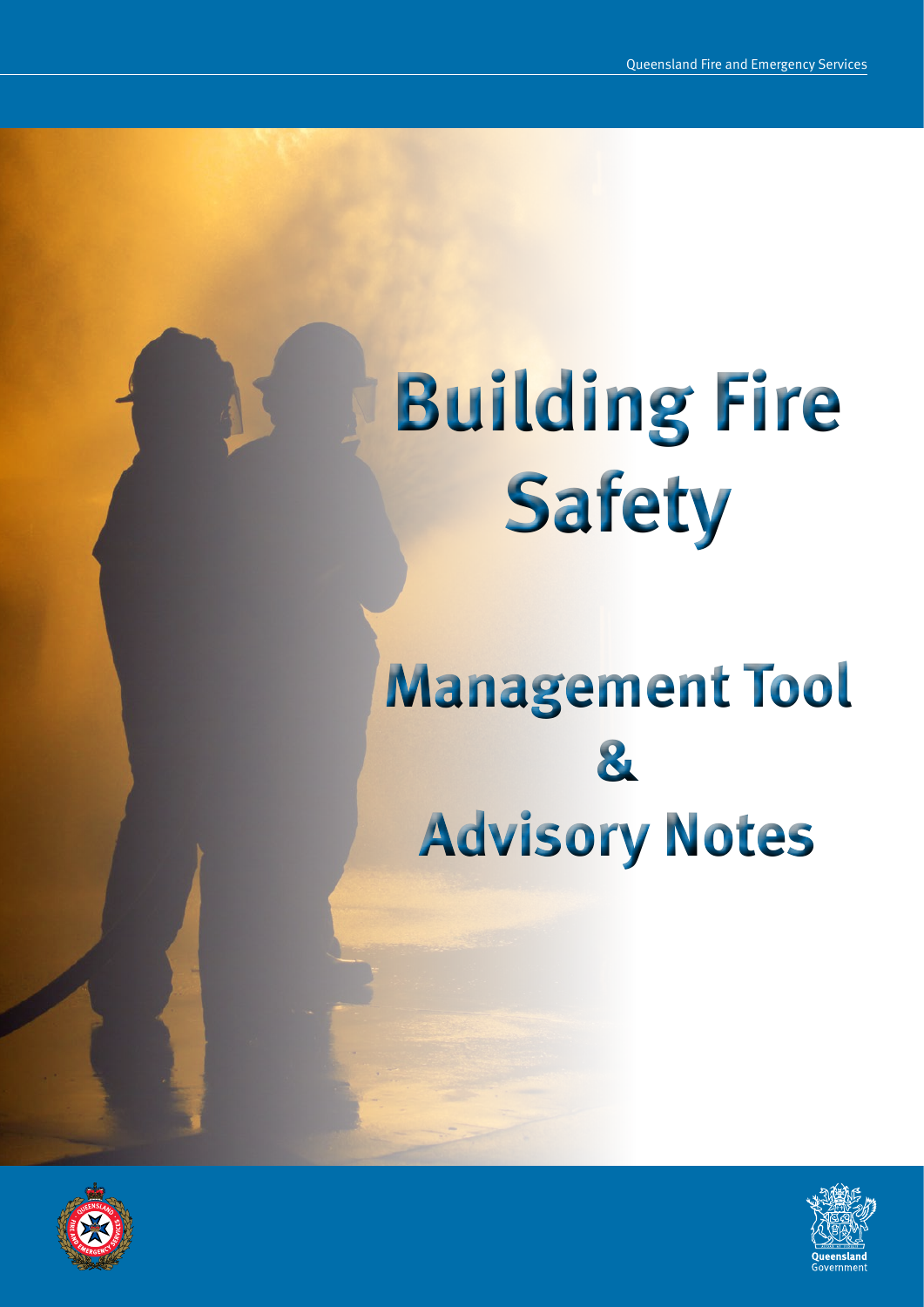## **Fire Safety Management Tool for Owner/Occupiers**

#### **Instructions For Use**

If you are an owner of, or a business or person occupying a building in Queensland, you have a legal obligation to ensure the safety of any person in that building in the event of a fire or hazardous material emergency. This document is designed to assist owners and occupiers in managing their compliance with the *Fire and Emergency Services Act 1990* and the *Building Fire Safety Regulation 2008*.

This 'Fire Safety Management Tool for Owner/Occupiers' should be read in conjunction with the comprehensive 'Advisory Notes for the Fire Safety Management Tool for Owner/Occupiers'. These provide clarification of terms referenced below with the numbers directly correlating with the numbers listed within the Advisory Notes.

Complete the checklist by placing a  $\boxtimes$  in each box once you are satisfied that you have addressed all relevant dot points in the Advisory Notes. Place a  $\boxtimes$  if any of the relevant dot points require follow up or  $\Box$  if an item does not apply to the building.

- Is the door hardware the correct type?
- $\sqrt{5}$  Are the doors along the evacuation route unlocked and unobstructed?

- $6 \quad \Box$  Are the fire/smoke doors unobstructed and undamaged?
- <sup>7</sup> Can current maintenance records for fire/smoke doors be produced upon request?
- Are fire/smoke walls free from unprotected penetration?

- 9 **Do the evacuation signs/diagrams contain the** required information?
- 10 **T** Are the evacuation signs/diagrams securely fastened and orientated for the building?

It is important to note, the 'Fire Safety Management Tool for Owner/Occupiers' and the 'Advisory Notes' are guides only. Neither document indicates compliance with all requirements of the *Fire and Emergency Services Act 1990* and/or the *Building Fire Safety Regulation 2008*.

- 11 **1** Are accommodation unit evacuation sign/s securely fastened and orientated for the building?
- 12  $\Box$  Do the evacuation sign/s contain the required information for the accommodation units?

13  $\Box$  Have steps been taken to ensure the building is not overcrowded?

- 
- 14  $\Box$  If an Occupancy Notice has been issued by the Commissioner, is the building compliant?

Full details of the legislation can be accessed online through the QFES website at: [www.qfes.qld.gov.au/buildingsafety.](https://www.qfes.qld.gov.au/buildingsafety/Pages/default.aspx)

For further information see page 19 of the Advisory Notes for a link to the contact list of QFES Community Safety Offices.

- 17 **Are all Fire Extinguishers correctly maintained?**
- 18 **Can current maintenance records for Fire Extinguishers** be produced upon request?

#### **Means of Escape from Buildings**

#### **Evacuation Routes**

- 1 **| |** Are evacuation routes clear of obstructions?
- 2 **Are final exits clear of obstructions for two metres?**
- $\overline{3}$   $\overline{1}$  Are the final exits of any adjoining properties clear?

- 19 **Are all Fire Hose Reels correctly maintained?**
- 20 **Can current maintenance records for Fire Hose Reels** be produced upon request?

#### **Exit Doors**

- 21 **IS the Fire Detection and Alarm System operating with**
- no isolations or faults indicating? 22 **Can current maintenance records for Fire Detection**
- and Alarm Systems be produced upon request? 23 **If the Fire Detection and Alarm System is not** connected to QFES.
- 24  $\Box$  Is the number of unwanted alarms activations below<br>the processibed average? the prescribed average?
- 25  $\Box$  If a Class 2 accommodation building, are smoke alarms installed in the sole occupancy units?

#### **Fire/Smoke Doors and Walls**

- 26 **IS** Is the Evacuation System in 'auto' mode with no zones isolated or in fault?
- 27 **Can current maintenance records for Evacuation** System be produced upon request?

- 28 **I** Is the Sprinkler Booster Installation undamaged?
- 29 **Can current maintenance records for the Sprinkler** System be produced upon request?

#### **Evacuation Signs/Diagrams - General**

#### **Evacuation Signs - Accommodation Units**

#### **Occupancy Limits for Buildings**

#### **Obligations for All Buildings**

#### **Obligations for At-Risk Licensed Buildings**

| 30 |                                           | Is the on-site Fire Hydrant Booster Installation<br>undamaged?                                                    |  |  |  |  |  |
|----|-------------------------------------------|-------------------------------------------------------------------------------------------------------------------|--|--|--|--|--|
| 31 |                                           | Are the on-site Fire Hydrants undamaged?                                                                          |  |  |  |  |  |
| 32 |                                           | Can current maintenance records for the on-site<br>Hydrant System be produced upon request?                       |  |  |  |  |  |
|    | <b>Hydrant/Sprinkler Pumpsets</b>         |                                                                                                                   |  |  |  |  |  |
| 33 |                                           | Are the Hydrant/Sprinkler Pumpsets correctly<br>maintained?                                                       |  |  |  |  |  |
| 34 |                                           | Can current maintenance records for Pumpsets be<br>produced upon request?                                         |  |  |  |  |  |
|    | <b>Stairwell Pressurisation</b>           |                                                                                                                   |  |  |  |  |  |
| 35 |                                           | Can current maintenance records for Stairwell<br>Pressurisation be produced upon request?                         |  |  |  |  |  |
|    | <b>Smoke and Heat Ventilation Systems</b> |                                                                                                                   |  |  |  |  |  |
| 36 |                                           | Can current maintenance records for Smoke & Heat<br>Ventilation systems be produced upon request?                 |  |  |  |  |  |
|    |                                           | <b>Standby Power Supply</b>                                                                                       |  |  |  |  |  |
| 37 |                                           | Can current maintenance records for Standby Power<br>be produced upon request?                                    |  |  |  |  |  |
|    |                                           | <b>Emergency Lift - Fire Service Control</b>                                                                      |  |  |  |  |  |
|    |                                           |                                                                                                                   |  |  |  |  |  |
| 38 |                                           | Has an operational test of the Fire Service Controls<br>been conducted?                                           |  |  |  |  |  |
|    |                                           | <b>Critical Defects</b>                                                                                           |  |  |  |  |  |
| 39 |                                           | If a Critical Defect Notice has been received, has<br>action been taken to rectify within one month?              |  |  |  |  |  |
| 40 |                                           | If a Critical Defect Notice has been received, have<br>interim measures been put in place?                        |  |  |  |  |  |
|    |                                           | <b>Miscellaneous</b>                                                                                              |  |  |  |  |  |
|    |                                           | <b>Housekeeping</b>                                                                                               |  |  |  |  |  |
| 41 |                                           | Is housekeeping acceptable?                                                                                       |  |  |  |  |  |
|    |                                           | <b>Evacuation Planning, Instruction &amp; Practice</b>                                                            |  |  |  |  |  |
|    |                                           | <b>Fire and Evacuation Plans</b>                                                                                  |  |  |  |  |  |
| 42 |                                           | Is there a fire and evacuation plan in place for each<br>building?                                                |  |  |  |  |  |
| 43 |                                           | Is there a managing entity and secondary occupiers'<br>fire and evacuation plan for multi-occupancy<br>buildings? |  |  |  |  |  |
| 44 |                                           | Are all the fire and evacuation plans kept in the<br>specified form?                                              |  |  |  |  |  |
| 45 |                                           | Do fire and evacuation plans reflect performance<br>solutions?                                                    |  |  |  |  |  |





## **Exit Signs/Emergency Lighting**

- 15 **Are the exit signs/emergency lighting undamaged?**
- 16 **Can current maintenance records for exit signs/** emergency lighting be produced upon request?

#### **Fire Extinguishers**

#### **Fire Hose Reels**

| 47 | Are all fire and evacuation plans available upon<br>request?                               |  |  |  |  |
|----|--------------------------------------------------------------------------------------------|--|--|--|--|
| 48 | Are all fire and evacuation plans current and reviewed<br>annually?                        |  |  |  |  |
|    | <b>Fire and Evacuation Instruction</b>                                                     |  |  |  |  |
| 49 | Have general evacuation instructions been given?                                           |  |  |  |  |
| 50 | Are records for general evacuation instructions kept<br>and available upon request?        |  |  |  |  |
| 51 | Have first-response evacuation instructions been<br>given?                                 |  |  |  |  |
| 52 | Are records for first-response evacuation instructions<br>kept and available upon request? |  |  |  |  |
| 53 | Have evacuation coordination instructions been<br>given?                                   |  |  |  |  |
| 54 | Are records for evacuation coordination instructions<br>kept and available upon request?   |  |  |  |  |
| 55 | Has evacuation practice been conducted annually?                                           |  |  |  |  |
| 56 | Are evacuation practice records kept and available<br>upon request?                        |  |  |  |  |
| 57 | Has a Fire Safety Adviser been appointed?                                                  |  |  |  |  |
| 58 | Is there a procedure in place to provide 'adequate<br>instruction' to prescribed persons?  |  |  |  |  |
|    | <b>Record Keeping</b>                                                                      |  |  |  |  |
|    |                                                                                            |  |  |  |  |

#### **Fire Detection and Alarm System**

61 Can an annual Occupier Statement be produced upon request?

- 62 **Are records kept on site?**
- 63  $\Box$  Is a copy of all prescribed documents kept in another place?

- 64 **Are current Fire Safety Management Plans prepared** and implemented?
- 65  $\Box$  Are fire safety standards available for inspection during business hours?
- 66 **Can evacuation practice records be produced upon** request?

#### **Evacuation System**

#### **Sprinkler System**



#### **Approval Documents**

|  | 59 Are approval documents obtained and kept on site?                            |
|--|---------------------------------------------------------------------------------|
|  | 60 $\Box$ Is the 'Certificate of Classification' for the building<br>displayed? |

#### **Occupier Statement (Annual)**

#### **Record Security**

#### **Budget Accommodation**

#### **Fire Safety Management Plan**

This checklist is a **guide only**. It does not indicate compliance with all requirements of the *Fire and Emergency Services Act 1990* or the *Building Fire Safety Regulation 2008*.

© State of Queensland (Queensland Fire and Emergency Services) 2018 All Queensland Fire and Emergency Services material in this document – except any material protected by a trademark, and unless otherwise noted – is licensed under a Creative Component Attribution 4.0 licence.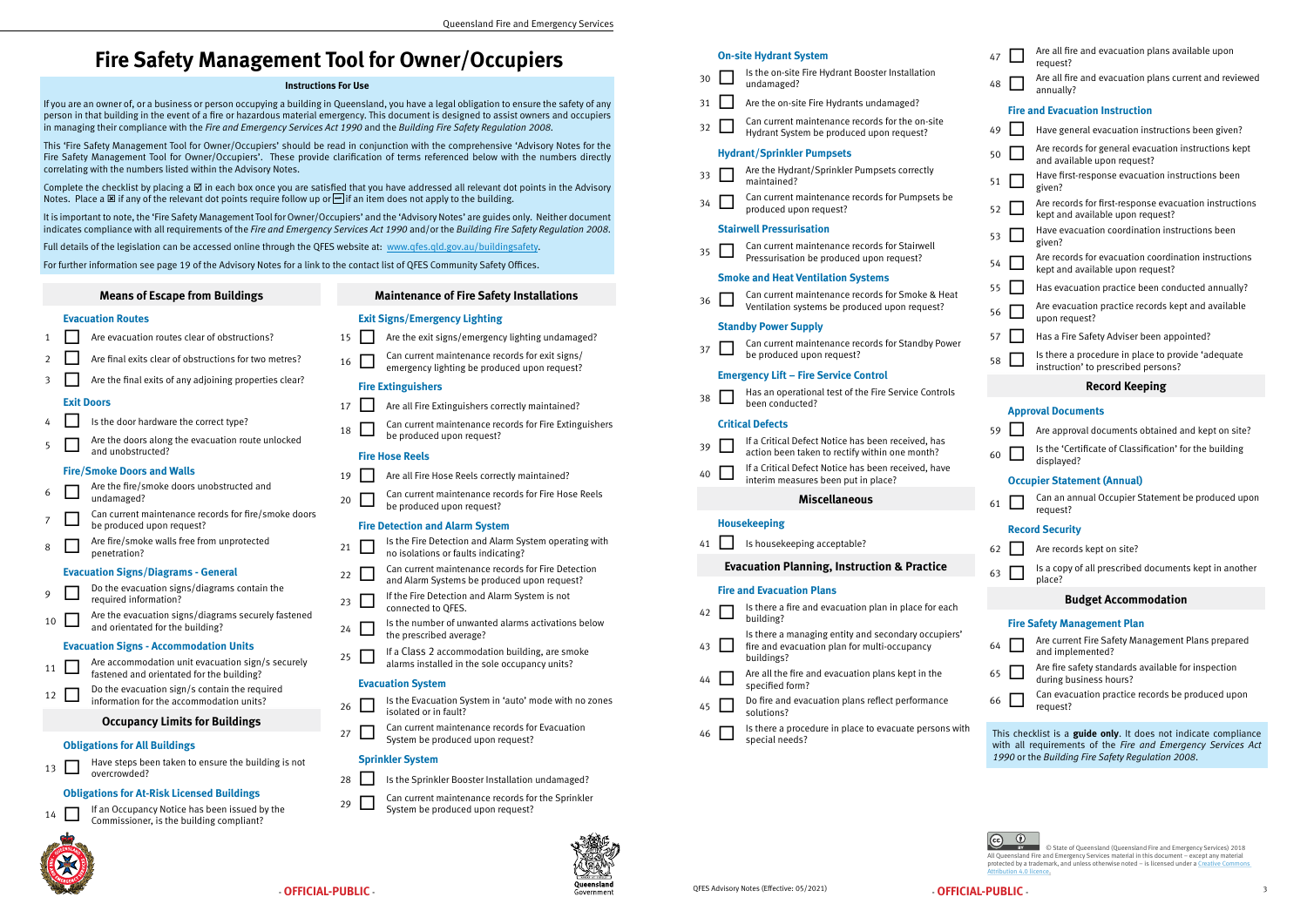

## **Advisory Notes for Fire Safety Management Tool for Owner/Occupiers**

#### **Instructions For Use**

If you are the owner of, or a business or person that is occupying a building in Queensland, you have a legal obligation to ensure the safety of any person in that building in the event of a fire or hazardous material emergency.

These Advisory Notes are to be used in conjunction with the 'Fire Safety Management Tool for Owner/Occupiers' and are guides only. Neither document indicates compliance with all requirements of the *Fire and Emergency Services Act 1990* and the *Building Fire Safety Regulation 2008*.

Text which appears in italics indicates that a definition is available in the relevant Act or Regulation. Full details of the legislation and document templates can be accessed through the QFES website at [www.qfes.qld.gov.au/buildingsafety](https://www.qfes.qld.gov.au/buildingsafety/Pages/default.aspx). QR codes have been used within the document to assist in locating relevant information on the QFES website. For users of the electronic version of this document, hyperlinks to the relevant documents have been created.

For further information you can contact the QFES Community Safety Office in your region, (a link to the contact list is on page 19 of these notes).

## **Building Code of Australia Classification of Buildings and Structures**

Below is a classification summary of buildings and structures as defined in the Building Code of Australia for reference in later sections of this document:

|                                                                                                                  | One or more buildings which constitute -                                                                                                                                                                                          |                                                                                                                                                                                 |  |  |  |
|------------------------------------------------------------------------------------------------------------------|-----------------------------------------------------------------------------------------------------------------------------------------------------------------------------------------------------------------------------------|---------------------------------------------------------------------------------------------------------------------------------------------------------------------------------|--|--|--|
| Class 1                                                                                                          | Class 1a                                                                                                                                                                                                                          | a single dwelling being a detached house or one or more attached dwellings, including a<br>row house, terrace house, town house or villa unit,                                  |  |  |  |
|                                                                                                                  | Class 1b                                                                                                                                                                                                                          | a boarding/guest house or hostel not exceeding 300m <sup>2</sup> in which not more than 12 people reside,                                                                       |  |  |  |
|                                                                                                                  | which is not located above or below another dwelling or another Class of building other than a private garage.                                                                                                                    |                                                                                                                                                                                 |  |  |  |
| Class <sub>2</sub>                                                                                               | A building containing 2 or more sole occupancy units each being a separate dwelling.                                                                                                                                              |                                                                                                                                                                                 |  |  |  |
| Class 3                                                                                                          | A resident building, other than a Class 1 or 2, which is a common place of long term or transient living for a number of<br>unrelated persons (e.g. boarding house, hostel, backpackers, hotel, residential part of school etc.). |                                                                                                                                                                                 |  |  |  |
| Class 4                                                                                                          | A dwelling in a building that is Class 5, 6, 7, 8 or 9 if it is the only dwelling in the building.                                                                                                                                |                                                                                                                                                                                 |  |  |  |
| Class 5                                                                                                          | An office building used for professional or commercial purposes, excluding buildings of Class 6, 7, 8 or 9.                                                                                                                       |                                                                                                                                                                                 |  |  |  |
| Class 6                                                                                                          | A shop or other building for the sale of goods by retail or the supply of services direct to the public (e.g. café, restaurant,<br>bar, kiosk, hair dresser's shop, showroom, service station).                                   |                                                                                                                                                                                 |  |  |  |
| Class <sub>7</sub>                                                                                               | Class 7a                                                                                                                                                                                                                          | A building which is a car park                                                                                                                                                  |  |  |  |
|                                                                                                                  | Class 7b                                                                                                                                                                                                                          | A building for storage, or display of goods or produce for sale by wholesale.                                                                                                   |  |  |  |
| Class <sub>8</sub>                                                                                               | A laboratory, or a building in which a handicraft or process for the production, assembling, altering, repairing, packing,<br>finishing, or cleaning of goods or produce is carried on for trade, sale or gain.                   |                                                                                                                                                                                 |  |  |  |
|                                                                                                                  | A building of a public nature -                                                                                                                                                                                                   |                                                                                                                                                                                 |  |  |  |
|                                                                                                                  | Class 9a                                                                                                                                                                                                                          | a health care building.                                                                                                                                                         |  |  |  |
| Class 9                                                                                                          | Class 9b                                                                                                                                                                                                                          | an assembly building, including workshop, laboratory or the like, in a primary or secondary school, but<br>excluding any other parts of the building that are of another class. |  |  |  |
|                                                                                                                  | Class 9c                                                                                                                                                                                                                          | an aged care building.                                                                                                                                                          |  |  |  |
|                                                                                                                  | A non habitable building or structure -                                                                                                                                                                                           |                                                                                                                                                                                 |  |  |  |
| Class 10                                                                                                         | Class 10a                                                                                                                                                                                                                         | a private garage, carport, shed or the like.                                                                                                                                    |  |  |  |
|                                                                                                                  | Class 10b                                                                                                                                                                                                                         | a structure being a fence, mast, antenna, retaining or free standing wall, swimming pool or the like.                                                                           |  |  |  |
| Class 1a and Class 10 buildings are not subject to the requirements of the Building Fire Safety Regulation 2008. |                                                                                                                                                                                                                                   |                                                                                                                                                                                 |  |  |  |

See the link below for an explanation of terrace house, row houses etc. [www.qfes.qld.gov.au/buildingsafety/documents/QFES-BFS-InfoSheet-TownRowVilla.pdf](https://www.qfes.qld.gov.au/buildingsafety/documents/QFES-BFS-InfoSheet-TownRowVilla.pdf)



## **Means of Escape**

#### **Evacuation Routes - All Buildings**

#### **1. Are evacuation routes clear of obstructions?**

• The regulation defines a *thing* that may impede or *obstruct* travel as a *vehicle*, an animal, fixtures or fittings,

• An *evacuation route* is the path a person would take to exit the building. It is usually marked with exit signage. An *evacuation route* includes the space above the path of travel. An *evacuation route* must be indicated on the

- The *owner/occupier* must ensure that no *thing* impedes or *obstructs* travel on the *evacuation route*.
- goods or materials. It may also include people.
- *evacuation diagram* (refer to items 9 and 44 for further details regarding *evacuation diagrams*).
- *Evacuation routes* must be a minimum of one metre wide.
- A *final exit* must lead directly to a road or open space and where people are safe from the effects of a fire or *hazardous materials emergency* in the building.
- a passageway, stairway, corridor or mall.

• *Evacuation routes* start in *common areas*, not inside units, meeting rooms or individual offices. A *common area* is

This item relates to Section 8 of the *Building Fire Safety Regulation 2008*.

#### **2. Are final exits clear of obstructions for two metres?**

• The *owner/occupier* must ensure a clear *evacuation route* for two metres outside the *final exit* of the building (i.e.

• A *final exit door* must lead directly to a *place of safety* outside the building or open space and where people are

- that no *thing* impedes or *obstructs* travel for two metres outside the *final exit*).
- A *final exit door* is the last exit door from the building.
- safe from the effects of fire or *hazardous materials emergency* in the building.
- The regulation defines a *thing* that may impede or *obstruct* travel as a *vehicle*, an animal, fixtures or fittings, goods or materials. It may also include people.

This item relates to Section 8 of the *Building Fire Safety Regulation 2008*.

#### **3. Are the final exits of any adjoining properties clear?**

• The *owner/occupier* must ensure that the *final exit*s of the adjoining property are clear (i.e. that no *thing* impedes

- The *occupier* of one building must not block the *final exit* from a neighbouring building or tenancy.
- or *obstructs* travel for two metres outside the *final exit*).
- A *final exit door* is the last exit door from the neighbouring building or tenancy and leads to a *place of safety* without any further impediments such as locked gates.
- The regulation defines a *thing* that may impede or *obstruct* travel as a *vehicle*, an animal, fixtures or fittings, goods or materials. It may also include people. (An example of a *thing* obstructing travel would be *placing* a rubbish skip within two metres of a neighbouring tenant's *final exit*).

This item relates to Section 9 of the *Building Fire Safety Regulation 2008*.

#### **Exit Doors**

#### **4. Is the door hardware the correct type?**

- Exit doors are doors that are in the *evacuation route* or are doors at the *final exit* of the building.
- Exit doors must be opened by a single handed downward or pushing action on a single device.
- **Lever type handles or panic bars are the only acceptable door hardware for exit doors.**
- Barrel bolts are not illegal providing they are locked in the open position when the building is occupied.
- Knob type handles are not acceptable door hardware for exit doors.
- they can be manually opened with a force of 110 Newtons (the force required to lift 11 kilograms) or less.
- arrow showing the direction of slide and signage indicating slide to open be attached to the door.

• Automatic opening doors that open on activation of the fire detection system are acceptable, providing if they fail • Sliding doors, if approved, are acceptable. Queensland Fire and Emergency Services (QFES) recommend that an

This item relates to Sections 10 and 11 of the *Building Fire Safety Regulation 2008*.

#### **5. Are the doors along the evacuation route unlocked/unobstructed?**

- The *owner/occupier* must ensure doors on *evacuation routes* are not locked if people are known to be in the building.
- Doors on *evacuation routes* must be able to be opened by a single handed downward or pushing action on a single device. Knob type handles are not acceptable door hardware for these doors.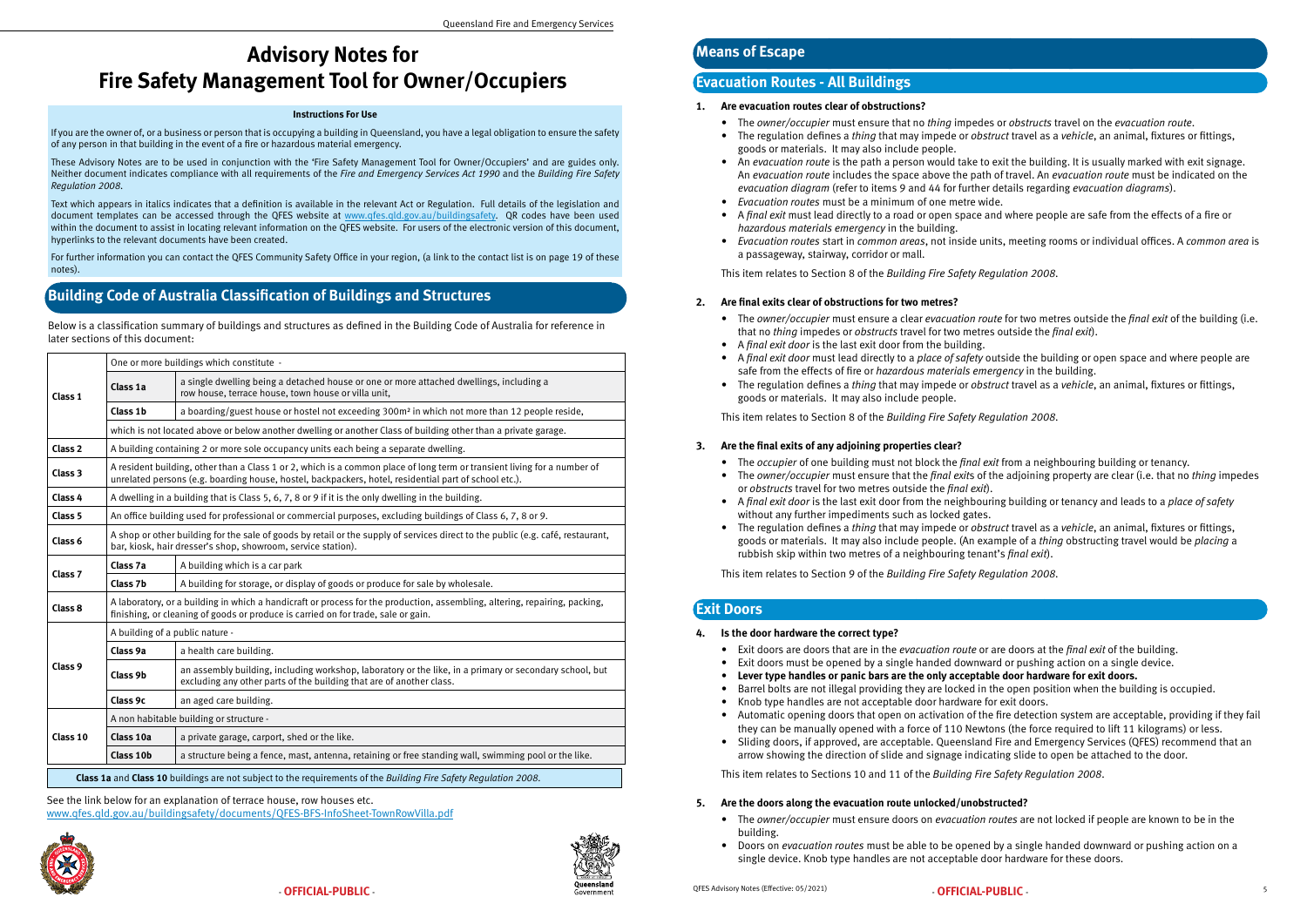- The door hardware of buildings used as detention centres, mental health facilities, child care centres (including Prep and After-School Care where full-time adults are present) and secure parts of banks, are required to comply with the Building Code of Australia, Part D2.21.
- Where special door *locking* arrangements are in place the method of operation and the information provided to staff/*occupants* is required to be retained in the *evacuation coordination procedures*, which must be kept with the *fire and evacuation plan*. (For more information regarding *fire and evacuation plans* refer to item 44).

This item relates to Sections 10, 11 and 12 of the *Building Fire Safety Regulation 2008*.

#### **Fire/Smoke Doors and Walls**

#### **6. Are the fire/smoke doors unobstructed and undamaged?**

- The *owner/occupier* must ensure that fire/smoke doors are not *obstructed* nor damaged.
- Fire or smoke doors are not to be 'chocked' or held open. Fire doors must automatically close and fully latch after each opening.
- An exception to this is when the door is held open by a device connected to the buildings fire alarm system that allows the door to close on activation of a fire alarm.

This item relates to Section 13 of the *Building Fire Safety Regulation 2008*. See the Queensland Development Code MP 6.1 at [www.hpw.qld.gov.au/construction/BuildingPlumbing/Building/BuildingLawsCodes/](http://www.hpw.qld.gov.au/construction/BuildingPlumbing/Building/BuildingLawsCodes/QueenslandDevelopmentCode/Pages/QueenslandDevelopmentCodeCurrentParts.aspx) [QueenslandDevelopmentCode/Pages/QueenslandDevelopmentCodeCurrentParts.aspx](http://www.hpw.qld.gov.au/construction/BuildingPlumbing/Building/BuildingLawsCodes/QueenslandDevelopmentCode/Pages/QueenslandDevelopmentCodeCurrentParts.aspx) for further details regarding maintenance requirements.

- **Every building with a total floor area greater than 300 sqm** must have *evacuation signs/ diagrams* (except Class 1a and Class 10 buildings).
- An *evacuation sign* comprises evacuation procedures and an *evacuation diagram*.
- An evacuation procedure outlines the process to follow in the event of a fire or *hazardous materials emergency*.
- An *evacuation diagram* must show the following details (*fire safety reference points*):
	- The place that corresponds to the place in the building where the diagram is displayed (e.g. 'You are here' signage).
	- The route from (you are here) to the nearest exit.
	- Each exit of the building.
	- Any *intercommunication devices* in the *common areas* (e.g. Warden Intercommunication Points).
	- The locations of *manually operated fire alarms* (e.g. break glass alarms).
	- The location of any fire fighting equipment in the building e.g. fire extinguishers and hose reels.
	- The *designated assembly area* outside the building.
	- The route from each exit to the assembly area.

#### **7. Can current maintenance records for fire doors / solid core doors be produced upon request?**

- A log book is required to record current inspections.
- Fire doors in Class 5, 6, 9a and 9c buildings must be inspected at 6 monthly intervals.
	- A Class 5 building is defined as an office; Class 6 buildings include shops, hotels, service stations; Class 9a buildings are health care buildings and Class 9c are aged care buildings.
- Fire doors in all other buildings must be inspected annually.

#### **8. Are the fire/smoke walls free from unprotected penetration?**

- The *owner/occupier* must ensure that fire/smoke walls are free from unprotected penetration.
	- If, for example, tradespersons or other persons have to penetrate fire or smoke walls to fit equipment, air conditioning ducts etc. or run cabling, the person as well as the *occupier* must ensure these penetrations are filled with the appropriate fire rated compound, or in the case of smoke walls, sealed.
- Building plans should indicate whether walls are fire or smoke walls.

This item relates to Section 13 of the *Building Fire Safety Regulation 2008*.

#### **Links to relevant information sheets or templates:**

• [www.qfes.qld.gov.au/buildingsafety/documents/QFES-BFS-InfoSheet-FireDoors.pdf](https://www.qfes.qld.gov.au/buildingsafety/documents/QFES-BFS-InfoSheet-FireDoors.pdf)

#### **Evacuation Signs/Diagrams – General**



- *Accommodation unit evacuation signs* in *accommodation units* must show the following information:
	- Each *evacuation route* from the unit to a *place of safety* outside the building.
- 
- The location of *manually operated fire alarms* (break glass alarms).
- The procedure for evacuating the building.

This item relates to Sections 18, 29 and 30 of the *Building Fire Safety Regulation 2008*.

#### **10. Are the evacuation signs/diagrams securely fastened and orientated for the building?**

*internal side* of a door and orientated in line with the building layout. Sticky tape, blue tac or velcro is not securely

- *Evacuation signs/diagrams* must be displayed in a conspicuous position, securely attached to a wall or the fastened, however screws or sufficient double sided tape providing sufficient strength is acceptable.
- *Evacuation signs/diagrams* must be appropriately located on each *evacuation route* of the building.
- 'Orientated' means the diagram must be understandable to a person reading the sign and the instructions must be accurate and correspond to the building layout.
- Class 2 buildings with direct exits to a road or open space that do not have *common areas* (i.e. corridors, stairways or hallways) **must** have the *evacuation signs/diagrams* displayed in line with the requirements for tenancy agreements). For more information regarding *accommodation units* refer to item 11.
- Some Class 2 and Class 3 buildings may require both types of signs.

*accommodation units*. (This includes *owner/occupied* units and residencies with long term tenancies or registered

• See Item 58 for explanation on instruction to residents and visitors to the building.

#### This item relates to Sections 18, 29 and 30 of the *Building Fire Safety Regulation 2008*.

#### **Links to relevant information sheets or templates:**

• [www.qfes.qld.gov.au/buildingsafety/documents/QFES\\_EvacSign\\_A4Landscape.doc](https://www.qfes.qld.gov.au/buildingsafety/documents/QFES_EvacSign_A4Landscape.doc)

## **Evacuation Signs - Accommodation Units**

#### **11. Are accommodation unit evacuation signs securely fastened and orientated for the building?**

• *Accommodation unit evacuation signs* must be displayed in *accommodation units*. (Residential units, other than those mentioned in item 10, that are *owner* occupied or have a tenancy agreement/lease in place and registered

- with the Residential Tenancy Authority are exempt from this requirement).
- Types of *accommodation units* required to have these *evacuation signs* include:
	- An apartment used by holiday makers.
	- A serviced apartment.
	- A room in a guest house, hotel, motel.
- 
- orientated to the building. The sign must be securely attached without compromising the integrity of any fire instructions must be accurate and correspond to the building layout.

• Some Class 2 and Class 3 buildings will be required to have both accommodation and general *evacuation signs*. • These signs must be securely attached to a wall in a conspicuous position or on the inside of the front door and doors or walls. 'Orientated' means the diagram must be understandable to a person reading the sign and the

This item relates to Sections 47 and 48 of the *Building Fire Safety Regulation 2008*.

#### **12. Do the evacuation signs contain the required information for the accommodation units?**

The location of fire fighting equipment such as fire extinguishers and fire hose reels in the vicinity of the unit.

This item relates to Sections 47 and 48 of the *Building Fire Safety Regulation 2008*.

#### **Links to relevant information sheets or templates:**

• [www.qfes.qld.gov.au/buildingsafety/documents/QFES\\_EvacSignAccomUnit\\_A4Portrait.doc](https://www.qfes.qld.gov.au/buildingsafety/documents/QFES_EvacSignAccomUnit_A4Portrait.doc)

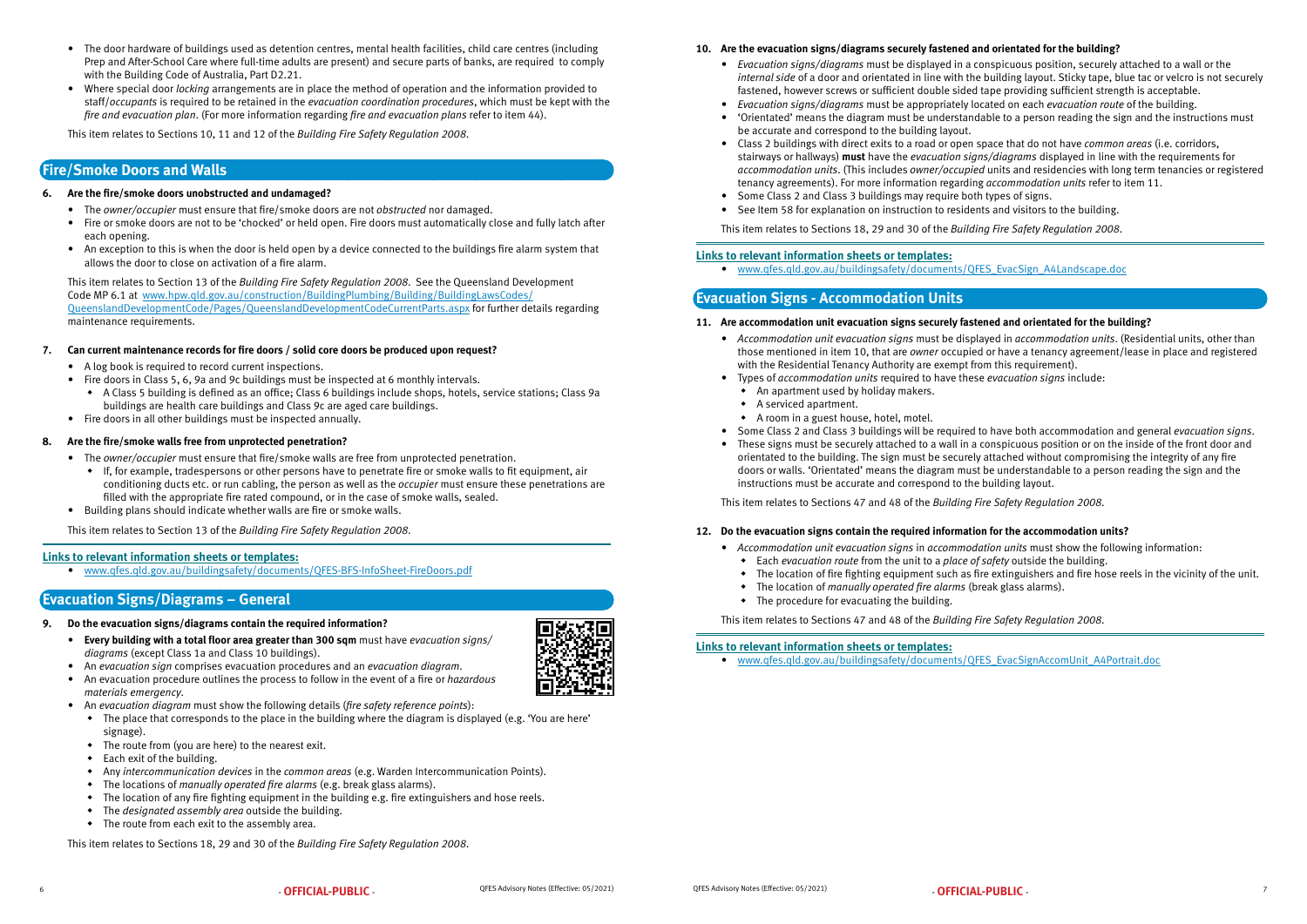## **Occupancy Limits for Buildings**

#### **Obligations for All Buildings**

- **13. Have steps been taken to ensure the building is not overcrowded?**
	- The *occupier* of a building must ensure that the number of persons in the building at any one time does not exceed the maximum number that may be accommodated under the Building Code of Australia, Clause D1.6 and Clause D1.13.
		- Exempt from the latter of these requirements are *budget accommodation buildings* and buildings used for *residential services* which must ensure that *occupancy numbers* do not exceed the maximums set out by *Building Act 1975* in conjunction with the Queensland Development Code, Mandatory Part (MP) 2.1 and the Queensland Development Code, MP 5.7, respectively.
	- Clause D1.6 of the Building Code of Australia outlines the required dimensions of exits and paths of travel to exits while Clause D1.13 outlines the method of calculating the number of persons which can be accommodated in a storey, room or mezzanine with consideration of the purpose for which it is used and layout of the floor area.
	- Clause D1.13 of the Building Code of Australia refers to the amount of space a person requires in different types of buildings.
	- A *building certifier* may give advice on the number of persons allowed by these Clauses.
	- A copy of the Building Code of Australia can be obtained at:<www.abcb.gov.au>

This item relates to Sections 14, 15 and16 of the *Building Fire Safety Regulation 2008*.

#### **Obligations for At-Risk Licensed Buildings**

#### **14. If an Occupancy Notice has been issued by the Commissioner, is the building compliant?**

- *Occupancy Notices* are issued by the Commissioner of QFES to *occupiers* of buildings which have a liquor licence and may be deemed at *risk of overcrowding*.
- If an *Occupancy Notice* has been issued the *occupier* must conspicuously display a sign stating the *occupancy number* above each public entrance and ensure each staff member is aware of the *occupancy number*.
- The *occupier* must ensure the *occupancy number* is not exceeded.
- A *counting system* must be implemented in 'At-Risk' *licensed buildings*:
	- Where the *occupancy number* ranges from 200 to 999 people, a *manual counting system* or an *automatic counting system* is required.
- Where the *occupancy number* exceeds 999 people an *automatic counting system* is required.
- The *occupancy number* must be included in the building's *fire and evacuation plan*.
- The *occupier* must notify the Commissioner of QFES if there are changes to the building that may increase the *risk of overcrowding*.
- A *Fire Safety Adviser* must be appointed within one month of an *Occupancy Notice* being issued.

This item relates to Sections 104KK, 104KL, 104KM, 104KN, 104KO, 104KP of the *Fire and Emergency Services Act 1990* and Section 34 of the *Building Fire Safety Regulation 2008*.

## **Maintenance of Fire Safety Installations**

*Prescribed Fire Safety Installations* **are installations that were required to be maintained in the building in question by or under any Act, including as a prerequisite to the granting of any approval or the issue of any notice, certificate or instrument (Section 104D 3(a) of the** *Fire and Emergency Services Act 1990***).**

Maintenance of *prescribed fire safety installations* is required to be conducted by an *appropriately qualified person* which is someone who holds a licence stated in the *Queensland Building and Construction Commission Regulation 2003*, schedule 2A; or stated in the *Plumbing and Drainage Regulation 2003*, schedule 2, items 4 to 6; or stated in the *Plumbing and Drainage Regulation 2003*, schedule 3, items 4 and 5.

• This means the person actually conducting the maintenance must have an individual licence for each class or type of *fire safety installation* they work on.

**NOTE**: - The requirements for maintenance are now contained in the Queensland Development Code MP6.1 at [www.hpw.qld.gov.au/construction/BuildingPlumbing/Building/BuildingLawsCodes/](https://www.business.qld.gov.au/industries/building-property-development/building-construction/laws-codes-standards/queensland-development-code) [QueenslandDevelopmentCode/Pages/QueenslandDevelopmentCodeCurrentParts.aspx](https://www.business.qld.gov.au/industries/building-property-development/building-construction/laws-codes-standards/queensland-development-code).

#### **Exit Signs/Emergency Lighting**

#### **15. Are the exit signs/emergency lighting undamaged?**

- The *owner/occupier* must ensure that exit sign covers are in place and unbroken.
- Globes for exit signs and emergency lighting must also be in place and undamaged.

#### **16. Can current maintenance records for exit signs and emergency lighting be produced upon request?**

- A log book (can be electronic) is required to record six monthly inspections.
- A licensed electrician or *appropriately qualified person* is required to conduct the maintenance inspections.

## **Fire Extinguishers**

#### **17. Are all fire extinguishers correctly maintained?**

- The *occupier* must ensure maintenance of prescribed fire extinguishers are carried out in accordance with MP 6.1 and by an *appropriately qualified person*.
- Prescribed fire extinguishers are those **required** to be installed in the building.

#### **18. Can current maintenance records for fire extinguishers be produced upon request?**

- The maintenance tag **and** either an invoice or summary report are acceptable as a *record of maintenance*.
- An *appropriately qualified person* is required to conduct six monthly service inspections.

#### **Fire Hose Reels**

#### **19. Are all fire hose reels correctly maintained?**

• The *occupier* must ensure maintenance of prescribed fire hose reels is carried out in accordance with MP 6.1 and

- by an *appropriately qualified person*.
- Prescribed fire hose reels are those **required** to be installed in the building.

#### **20. Can current maintenance records for fire hose reels be produced upon request?**

- The maintenance tag **and** either an invoice or summary report are acceptable as a *record of maintenance*.
- An *appropriately qualified person* is required to conduct six monthly service inspections.

## **Fire Detection and Alarm System**

#### **21. Is the Fire Detection and Alarm System operating with no isolations or faults indicating?**

• The *occupier* must ensure no devices or zones are isolated or showing a fault unless work is being carried out in those areas and a plan to reinstate the device or zone is in place.

#### **22. Can current maintenance records for Fire Detection and Alarm Systems be produced upon request?**

- A log book is required to record monthly inspections.
- An *appropriately qualified person* is required to conduct the maintenance inspections.

#### **23. If the Fire Detection and Alarm System is not connected to QFES.**

• If the Fire Alarm System is only a local alarm system and is not connected to QFES monitoring, it is recommended that Manual Call Points (break glass alarms) have adjacent signage indicating " LOCAL ALARM ONLY — In case of fire break glass AND ring 000" to ensure persons activating these devices are aware that it will only raise the

alarm in the building but it will not alert the *fire service*.

#### **24. Is the number of unwanted alarms activations below the prescribed average?**

• The *occupier* must ensure that the number of *unwanted alarms* signalled from a *monitored system* in any financial year does not exceed four or the prescribed average (whichever is the greater) as published in the Queensland

Government Gazette.

This item relates to Section 104DA of the *Fire and Emergency Services Act 1990*. Further details can be found at [www.qfes.qld.gov.au/buildingsafety/unwanted/Pages/default.aspx](https://www.qfes.qld.gov.au/buildingsafety/unwanted/Pages/default.aspx).

#### **25. If a Class 2 accommodation building, are smoke alarms installed in the sole occupancy units?**

- All accommodation buildings built since 1 July 1997 are required to install, as a minimum, hard-wired battery back-up smoke alarms. QFES recommend photoelectric smoke alarms over ionisation type alarms.
- The *owner* must ensure that each *sole occupancy unit* within a *Class 2 building* built prior to 1 July 1997 has, as a minimum; a nine volt battery operated smoke alarm installed.
- The smoke alarm must comply with Australian Standard 3786 and be located as specified in the Building Code of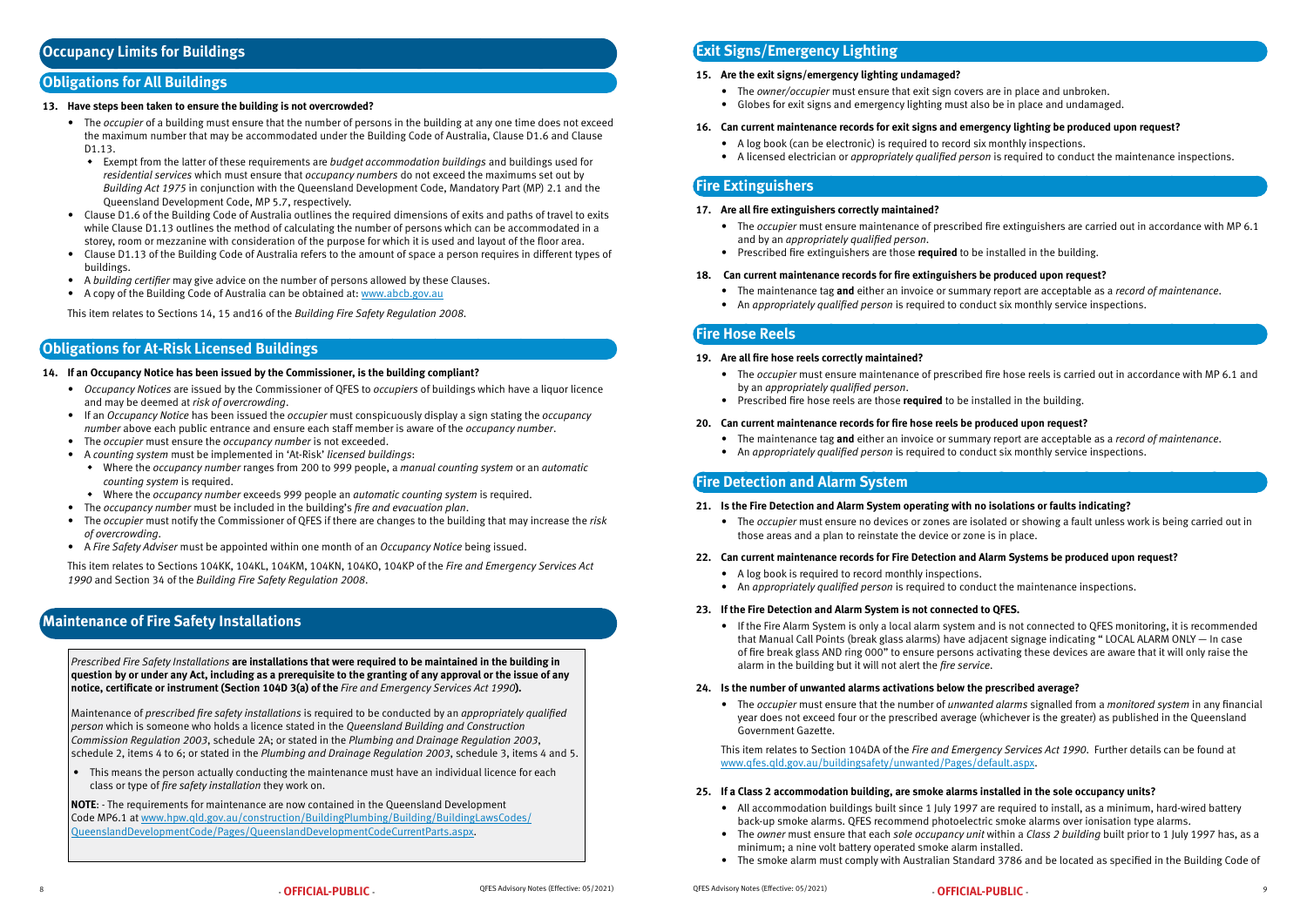Australia specification E2.2a Clause 3 (c) (i).

- Smoke alarms must be tested in compliance with the *manufacturer's instructions*.
- This item also applies to Class 1A dwellings.

This item relates to Section 104RB of the *Fire and Emergency Services Act 1990*. Full details of *tenant* and *owner* responsibilities can be found at: [www.qfes.qld.gov.au/community-safety/smokealarms/Pages/default.aspx](https://www.qfes.qld.gov.au/community-safety/smokealarms/Pages/default.aspx).

#### **Evacuation System (includes warning, control and intercommunication systems)**

#### **26. Is the Evacuation System in 'auto' mode with no zones isolated or in fault?**

• The *occupier* must ensure that the evacuation system is in the 'Auto' mode and that no zones on the evacuation panel are isolated or showing a fault.

#### **27. Can current maintenance records for Evacuation System be produced upon request?**

- A log book is required to record monthly inspections.
- An *appropriately qualified person* is required to conduct the maintenance inspections.

#### **Sprinkler System**

#### **28. Is the Sprinkler Booster Installation undamaged?**

• The *occupier* must ensure the cabinet and internal components are undamaged and hand wheels are fitted to inlets and outlets.

#### **29. Can current maintenance records for the Sprinkler System be produced upon request?**

- A log book is required to record maintenance inspections.
- An *appropriately qualified person* is required to conduct maintenance inspections.

#### **On-site Hydrant System**

#### **30. Is the on-site Fire Hydrant Booster Installation undamaged?**

• The *occupier* must ensure the cabinet and internal components are undamaged and hand wheels are fitted to inlets and outlets.

#### **31. Are the on-site Fire Hydrants undamaged?**

• The *occupier* must ensure on-site fire hydrants are undamaged i.e. not bent or creased and hand wheels are fitted.

#### **32. Can current maintenance records for the on-site Hydrant System be produced upon request?**

- A log book and tag is required to record current six monthly inspections.
- All maintenance including the 5 yearly hydrostatic test is to be recorded on a 'Form 72 fire hydrant and sprinkler system periodic testing and maintenance'.
- Form 72 can be downloaded from the Department of Housing and Public Works web page at [www.hpw.qld.gov.au/construction/BuildingPlumbing/Building/BuildingLawsCodes/](http://www.hpw.qld.gov.au/construction/BuildingPlumbing/Building/BuildingLawsCodes/QueenslandDevelopmentCode/Pages/QueenslandDevelopmentCodeCurrentParts.aspx) [QueenslandDevelopmentCode/Pages/QueenslandDevelopmentCodeCurrentParts.aspx](http://www.hpw.qld.gov.au/construction/BuildingPlumbing/Building/BuildingLawsCodes/QueenslandDevelopmentCode/Pages/QueenslandDevelopmentCodeCurrentParts.aspx).
- An *appropriately qualified person* is required to conduct maintenance inspections.

#### **Hydrant/Sprinkler Pumpsets**

#### **33. Are the Hydrant/Sprinkler Pumpsets correctly maintained?**

• The *occupier* must ensure pumpsets are maintained by an *appropriately qualified person*.

#### **34. Can current maintenance records for Pumpsets be produced upon request?**

- A log book is required to record monthly inspections.
- An *appropriately qualified person* is required to conduct maintenance inspections.

#### **Stairwell Pressurisation**

#### **35. Can current maintenance records for Stairwell Pressurisation be produced upon request?**

- A log book is required to record three monthly inspections.
- An *appropriately qualified person* is required to conduct maintenance inspections.

#### **Smoke and Heat Ventilation Systems**

#### **36. Can current maintenance records for Smoke & Heat Ventilation systems be produced upon request?**

- A log book is required to record six monthly inspections.
- An *appropriately qualified person* is required to conduct maintenance inspections.

#### **Standby Power Supply**

#### **37. Can current maintenance records for Standby Power be produced upon request?**

• Where installed, maintenance must be carried out in accordance with manufacturer's recommendations. service patient care areas, buildings containing some atriums and some hydrant systems that have a backup

• Only certain buildings require Standby Power Supplies (e.g. Class 9a building that has emergency lifts that electric pump).

#### **Emergency Lift – Fire Service Control**

#### **38. Emergency lifts apply to buildings above 25m in effective height and some Class 9a buildings.**

• Where installed, maintenance must be carried out in accordance with manufacturer's recommendations, but in no

- case at intervals of more than one year.
- Has an operational test of the Fire Service Controls been conducted.
- An *appropriately qualified person* is required to conduct maintenance inspections.

#### **Critical Defects**

#### **39. If a Critical Defect Notice has been received, has action been taken to rectify within one month?**

to be defective and the defect will make the installation inoperable or have an adverse impact on the safety of occupants (i.e. a *critical defect*), the *appropriately qualified person* is obligated to notify the *occupier* within 24 hours of the *critical defect* occurring by issuing the *occupier* with a *Critical Defect Notice* in the approved form. • The *Building Fire Safety Regulation 2008* requires the *critical defect* to be rectified within one month of

- If, following a maintenance inspection, an *appropriately qualified person* has deemed the *fire safety installation*
- notification.
- 
- The *occupier* should be able to show evidence of taking/initiating this corrective action.
- It may be necessary to put in place interim measures for the protection of occupants. (See item 58)
- [qld.gov.au/browse/inforce](https://www.legislation.qld.gov.au/browse/inforce)).
- 

• The *Critical Defect Notice* issued by the *appropriately qualified person* should detail the corrective action required. • A list of *Fire Safety Installations* can be found on the QFES website ([www.qfes.qld.gov.au/buildingsafety/](https://www.qfes.qld.gov.au/buildingsafety/documents/QFES_FireSafetyInstallationChecklist.doc) [documents/QFES\\_FireSafetyInstallationChecklist.doc](https://www.qfes.qld.gov.au/buildingsafety/documents/QFES_FireSafetyInstallationChecklist.doc)) or in Schedule 2 of the *Building Act 1975* [\(www.legislation.](https://www.legislation.qld.gov.au/browse/inforce)

• A copy of the approved *Critical Defect Notice* with corresponding Explanatory Notes can be found at the link below.

This item relates to Sections 49 and 53 of the *Building Fire Safety Regulation 2008*.

#### **40. If a Critical Defect Notice has been received, have interim measures been put in place?**

- In certain cases interim measures may be required to be put in place by the *occupier* for the safety of occupants in the building as the *Fire and Emergency Services Act 1990* Section 104D requires the *occupier* to maintain *prescribed fire safety installations* to a standard of safety and reliability at all times.
- purposes, interim measures, such as battery operated smoke alarms, may have to be installed.

• For example, if the fire detection or alarm system has a *critical defect* and the building is used for accommodation

This item relates to Sections 49 of the *Building Fire Safety Regulation 2008*.

#### **Links to relevant information sheets or templates:**

- [www.qfes.qld.gov.au/buildingsafety/documents/QFES\\_FireSafetyInstallationChecklist.doc](https://www.qfes.qld.gov.au/buildingsafety/documents/QFES_FireSafetyInstallationChecklist.doc)
- [www.qfes.qld.gov.au/buildingsafety/documents/QFES\\_CriticalDefectNotice.doc](https://www.qfes.qld.gov.au/buildingsafety/documents/QFES_CriticalDefectNotice.doc)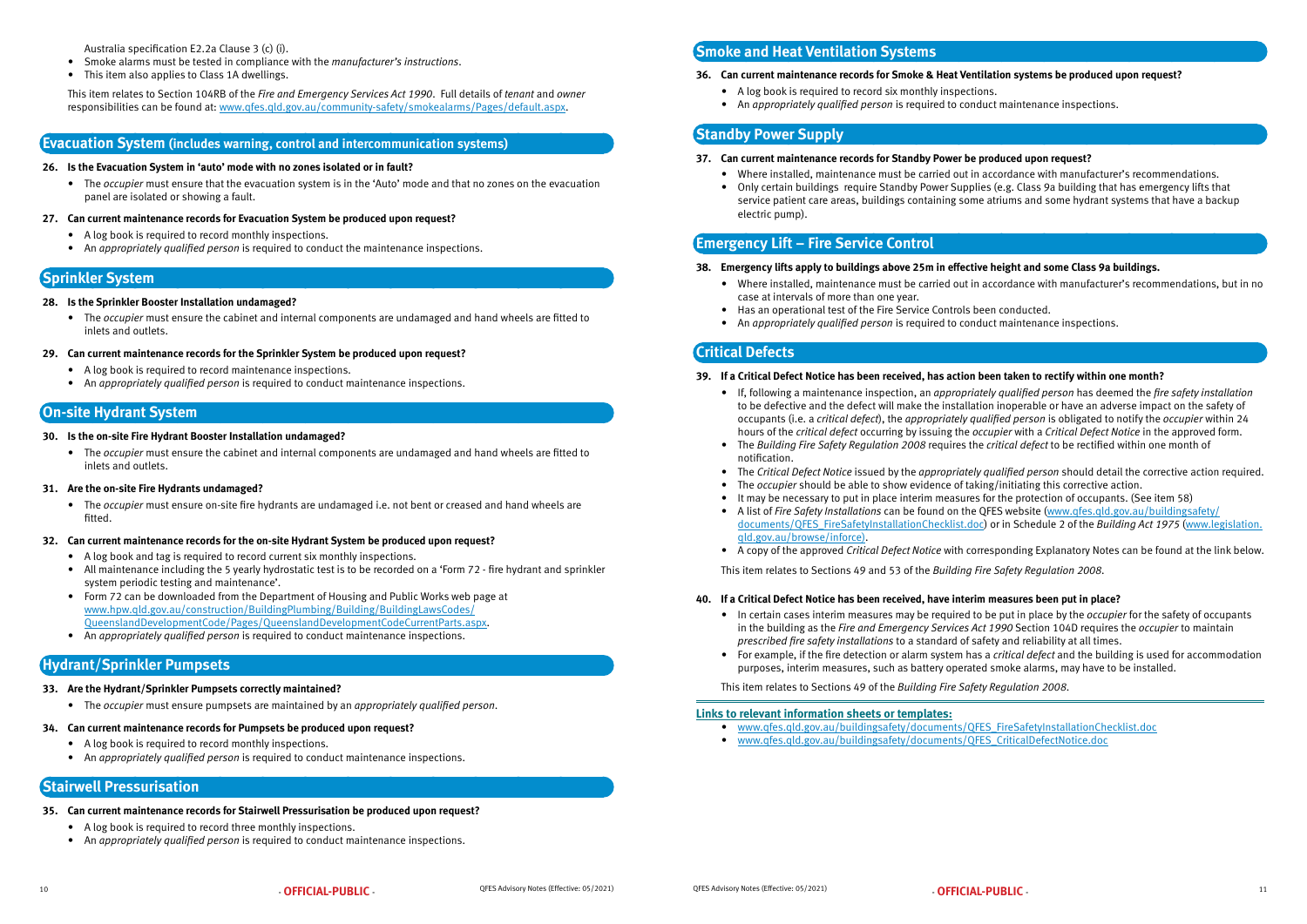#### **Miscellaneous**

#### **Housekeeping**

- **41. Is housekeeping acceptable?**
	- The *owner/occupier* must ensure there are no excessive *flammable materials* under buildings or stairways.
	- It must be ensured that there are no tripping hazards such as lifting tiles and power cords in *evacuation routes*.

This item relates to Section 69 of the *Fire and Emergency Services Act 1990*.

## **Evacuation Planning, Instruction & Practice**

#### **Fire and Evacuation Plans**

#### **42. Is there a fire and evacuation plan in place for each building?**

- **Every** building must have a written *fire and evacuation plan* in place (except Class 1a and Class 10 buildings).
- This may be a hard copy or in electronic format.
- See item 44 to understand the items required in the *fire and evacuation plan*.

This item relates to Section 21 of the *Building Fire Safety Regulation 2008*.

#### **43. Is there a managing entity and secondary occupiers' fire and evacuation plan for multi-occupancy buildings?**

- A *multi-occupancy building* is a building where there is more than one *tenant*, for example a high-rise building or a shopping centre.
- A *managing entity* is, for example, a Body Corporate or Centre Manager.
- *Secondary occupiers* are *occupiers* of part of a *multi-occupancy building*, other than the *managing entity*.
- The *managing entity* is responsible for evacuating people from the *common areas* of a *multi-occupancy building*, to a *designated assembly area* on the *fire and evacuation plan*. A *common area* is a passageway, foyer, stairway, corridor or mall.
- *Secondary occupiers* are responsible for evacuating people from their tenancy. For example a retailer in a shopping centre will evacuate shoppers to the mall area, and then the *managing entity's* plan will evacuate them out of the building to the *designated assembly area*.
- **Both parties are responsible for ensuring their plans complement the other.**
- See item 44 to understand the items required in the *fire and evacuation plan*.

This item relates to Sections 22 and 23 of the *Building Fire Safety Regulation 2008*.

#### **44. Are all the fire and evacuation plans kept in the specified form?**

- The *fire and evacuation plan* must incorporate all the requirements of the *Building Fire Safety Regulation 2008*. The plan must be in written form. This can be either as a hard copy or in electronic format as long as it is available on request in the building (see item 62).
- It must include:
	- The *evacuation diagram/sign* of the building (as mentioned in Item 9).
	- Name and address of the building.
	- Name, address, telephone number and electronic contact details of the *owner* and *occupier* of the building.
	- The *evacuation coordination procedures* for the building.
	- Instructions for evacuating the building in line with the *evacuation coordination procedures*.
	- The method of operation of fire fighting equipment and manual fire alarms in the building.
	- The procedures for giving *fire and evacuation instructions* to persons *working* in the building and ensuring the instructions are given.
	- The name and contact details of persons responsible for carrying out the evacuation procedures.
	- The date each person became responsible for carrying out the procedures.
	- The names and contact details for persons responsible for giving the *fire and evacuation instructions*.
	- Name of the person who developed, changed and reviewed the *fire and evacuation plan*.
- In instances where a number of persons fill a position across rotational shifts, QFES will accept a position title rather than person's name. For example – 'Nurse in Charge of Acute Care' may be listed as the *responsible person* for the Intensive Care area.
- If the building is a *high occupancy building* (requires a *Fire Safety Adviser* as detailed in Item 57) the *fire and evacuation plan* must incorporate additional requirements:
	- The name of the *Fire Safety Adviser*
	- Contact details for the *Fire Safety Adviser* (e.g. Phone number and electronic contact details).
	- A description of the qualification/s held by the *Fire Safety Adviser.*
- The *Registered Training Organisation* that issued the qualification.
- The date the qualification was issued.

This item relates to Section 21 of the *Building Fire Safety Regulation 2008*.

#### **45. Do fire and evacuation plans reflect performance solutions for the building?**

• A performance solution is that which has been assessed and agreed between parties such as fire engineers, QFES and *building certifiers*. It allows for an alternative building solution to be put in place meeting the performance,

- rather than the prescriptive, requirements of the Building Code of Australia.
- Performance solutions for your building can be found on your building's Certificate of Classification.
- If there is a performance solution for the building, the performance solution is to be included in the *fire and evacuation plan*. For example if a building has extended travel distances, the *fire and evacuation plan* must reference this.

This item relates to Section 24 of the *Building Fire Safety Regulation 2008*.

#### **46. Is there a procedure in place to evacuate persons with special needs?**

• If *persons with special needs* are in the building the *occupier* is responsible for ensuring there is a procedure in

- place to evacuate them safely.
- A *person with special needs* can be:
	- $\bullet$  A person with a disability.
	- $\bullet$  A child.
	- A person affected by medication or alcohol.
	- A person in lawful custody.
	- A person *working* in the building where access is restricted (e.g. a basement, false ceiling cavity).
	- A person *working* in a hazardous area of a building.
- evacuation.
- kept.

• An example of a procedure to evacuate *persons with special needs* may be to identify one or more persons who, on activation of the alarm, are to proceed to the area where the *persons with special needs* are and assist them in

• A record of this procedure must be retained with the *fire and evacuation plan* and other documents required to be

This item relates to Section 19 of the *Building Fire Safety Regulation 2008*.

#### **47. Are all fire and evacuation plans available upon request?**

• All *fire and evacuation plans* must be made available to *interested persons* for inspection, free of charge, upon request during normal business hours. This includes electronic copies.

This item relates to Section 26 of the *Building Fire Safety Regulation 2008*.

#### **48. Are all fire and evacuation plans current and reviewed annually?**

*evacuation routes* have not changed and checking that the same persons remain in the roles listed on the *fire* 

- All *fire and evacuation plans* must be reviewed annually. An example of reviewing the plan may be to walk through the building with the plan to ensure that the *and evacuation plan*.
- The review process must be recorded, and kept with other relevant documents.
- the changes as soon as practical but no later than one month after the change occurred. Examples of this include refurbishment or a change in the use of the building.

• If changes are made to the building which affects the *fire and evacuation plan*, the plan must be altered to reflect

This item relates to Sections 27 and 28 of the *Building Fire Safety Regulation 2008*.

#### **Links to relevant information sheets or templates:**

- [www.qfes.qld.gov.au/buildingsafety/documents/QFES-BFS-InfoSheet-Class2Unit.pdf](https://www.qfes.qld.gov.au/buildingsafety/documents/QFES-BFS-InfoSheet-Class2Unit.pdf)
- [www.qfes.qld.gov.au/buildingsafety/documents/QFES-FireEvacuationPlan-HighOccupancy.doc](https://www.qfes.qld.gov.au/buildingsafety/documents/QFES-FireEvacuationPlan-HighOccupancy.doc)
- [www.qfes.qld.gov.au/buildingsafety/documents/QFES-FireEvacuationPlan-LowOccupancy.doc](https://www.qfes.qld.gov.au/buildingsafety/documents/QFES-FireEvacuationPlan-LowOccupancy.doc)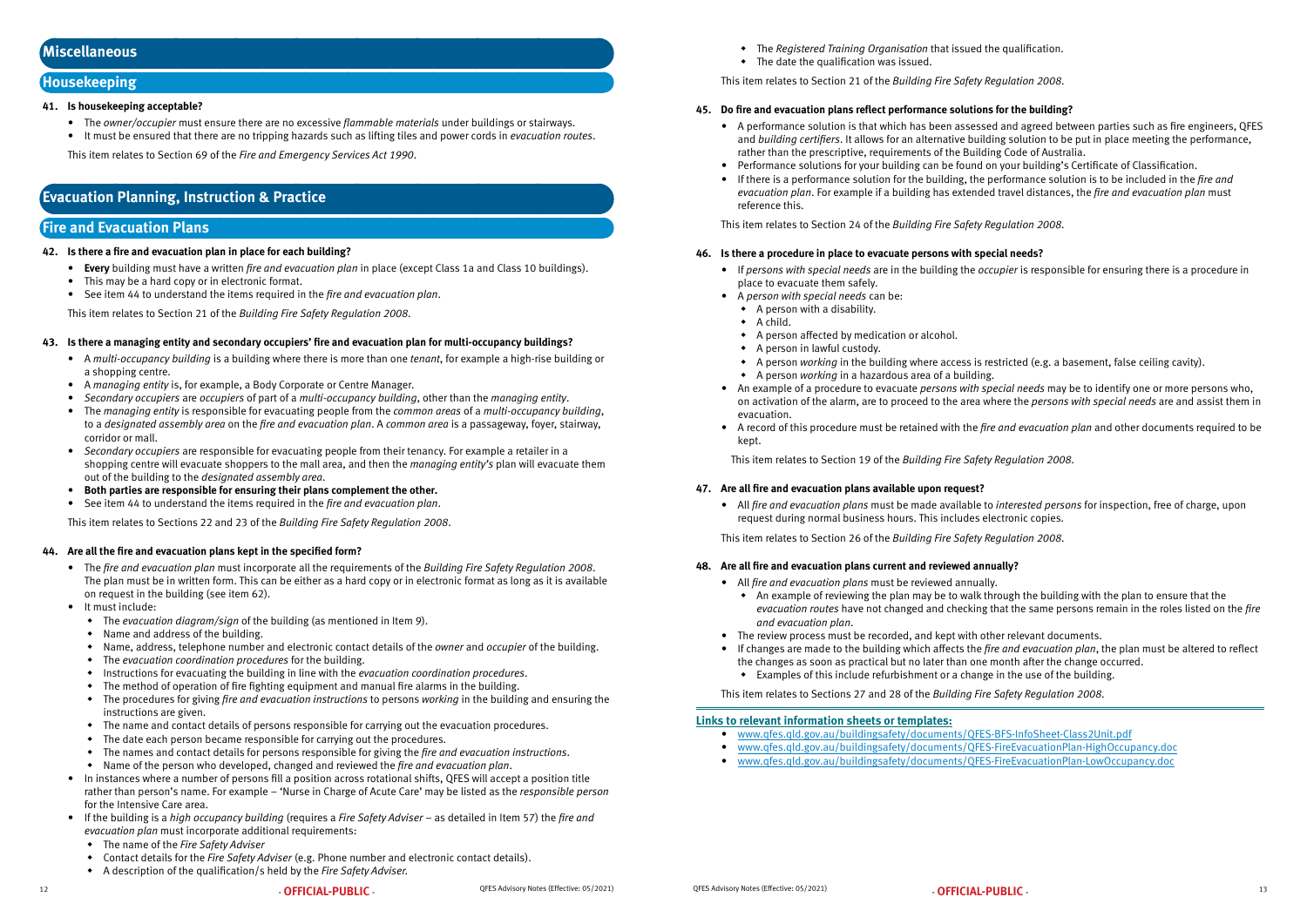#### **Fire and Evacuation Instruction**

#### **49. Have general evacuation instructions been given?**

- The *occupier* of the building must give *general evacuation instructions* to workers within two days of commencing work and then annually.
- These instructions include the location of *fire safety reference points* and the procedures for evacuating the building safely in the event of a fire or *hazardous materials emergency*. (*Fire safety reference points* are those detailed in item 9).
- There is no qualification required to provide these instructions.

This item relates to Sections 32 and 35 of the *Building Fire Safety Regulation 2008*.

#### **50. Are records for general evacuation instructions kept and available upon request?**

- A record of *general evacuation instructions* must be kept. This can be in electronic form. (See item 62)
- Details on the instruction records must include:
	- $\bullet$  The name of each person receiving the instruction.
	- The name of the person who gave the instruction.
	- The date instructions were given.
	- A description of the instructions.
	- These records must be retained with other documents required to be kept.

This item relates to Section 45 of the *Building Fire Safety Regulation 2008*.

#### **51. Have first-response evacuation instructions been given?**

- The *occupier* of the building must give *first-response evacuation instructions* to workers within one month of commencing work and then every two years.
- *First-response evacuation instructions* are instructions concerning the operation of *manually operated fire alarms* and fire fighting equipment in the building. These instructions can be given by practical hands on training or instruction via a CD, DVD or Internet etc..
- There is no qualification required to provide these instructions.
- If a *Fire Safety Adviser* is required for the building, the *Fire Safety Adviser* or a *Registered Training Organisation* must give or arrange for the training or instructions to be given (A *Fire Safety Adviser* is required in *high occupancy buildings* as defined in item 57 of these Advisory Notes).

**Note**: For buildings used for temporary events (3 months or less), *First-Response* and *General Evacuation Instructions* must be given to persons before they start *working* in the building. *Evacuation coordination instructions* must also be given to persons responsible for carrying out the evacuation.

This item relates to Sections 36 and 37 of the *Building Fire Safety Regulation 2008*.

#### **52. Are records for first-response evacuation instructions kept and available upon request?**

- A record of practice evacuations must be retained with the evacuation plan and can be in electronic form.
- Details required on the *evacuation practice record* include: • The date of the evacuation.
	- The times the evacuation started and ended.
	-

- A record of *first-response evacuation instructions* must be retained. This can be in electronic form. (See item 62)
- Details on the instruction records must include:
	- The name of each person receiving the instruction.
	- The name of the person who gave the instruction.
	- The date instructions were given.
	- A description of the instructions.

This item relates to Section 45 of the *Building Fire Safety Regulation 2008*.

#### **53. Have evacuation coordination instructions been given?**

- The occupier of a building must give *evacuation coordination instructions* to the person/s responsible for carrying out the *evacuation coordination procedures* every year and within one month of any changes to the procedures or personnel.
	- If a new occupant starts to occupy a building, the new occupant must, within two months, give *evacuation coordination instructions* to the *responsible person/s*.
- *Evacuation coordination procedures* include:
	- Means of alerting and communicating with persons in the building (e.g. public address messages).
	- Alerting the *fire service*, by phone or *manually operated fire alarms*.
	- Arranging the evacuation of all persons in the building including those with special needs.
	- Checking whether all persons have been evacuated.
	- Meeting and advising the *fire service* on arrival at a suitable place as stated on the evacuation plan.

This item relates to Sections 17, 38, 39 and 40 of the *Building Fire Safety Regulation 2008*.

#### **54. Are records for evacuation coordination instructions kept and available upon request?**

- A record of *evacuation coordination instructions* must be retained. This can be in electronic form. (See item 62)
- Details on the instruction records must include:
	- The name of each person receiving the instruction.
	- The name of the person who gave the instruction.
- The date instructions were given.
- A description of the instructions.

This item relates to Section 45 of the *Building Fire Safety Regulation 2008*.

#### **55. Has evacuation practice been conducted annually?**

• It may not be feasible to evacuate, for this exercise, a person with a disability, however the process for evacuation

- All *occupiers* are required to conduct an evacuation of a building annually. The practice evacuation must be carried out by an appropriate number of people.
- of *persons with special needs* must be included in the *fire and evacuation plan*.
- Select numbers of staff such as receptionists may be excluded to answer telephone calls.

This item relates to Sections 43 and 44 of the *Building Fire Safety Regulation 2008*.

#### **56. Are evacuation practice records kept and available upon request?**

 Any action taken or required as a result of the evacuation, such as a review of the evacuation instructions. This item relates to Section 46 of the *Building Fire Safety Regulation 2008*.

#### **57. Has a Fire Safety Adviser been appointed?**

• The *occupier* of any building that is a workplace employing 30 or more people as defined under the *Building Fire* 

 A building or part of a building where individual employers employ 30 or more workers at the workplace. consultation with *tenants* and the *managing entity* if there are *common areas*, such as malls common passageways or stairs even if the *managing entity* does not employ 30 or more workers in the building. Individual *tenants* may wish to appoint their own FSA or utilise the FSA appointed by the *managing entity*, if

- *Safety Regulation 2008* must appoint a *Fire Safety Adviser* (FSA).
- Accommodation buildings (Class 2 and 3) over 25 metres in effective height and some *licensed building* regardless of the number of workers must also appoint an FSA.
- Effective height is defined by the Building Code of Australia (BCA).
- Workplace examples include:
	- QFES recommend that in multiple tenanted buildings a FSA be appointed for the whole building in
	- there is one, and they agree to do so. Either is acceptable to the QFES.
- The FSA must hold a *current building fire safety qualification* as a FSA (have completed a course in the 8 competencies required within the previous three years).
- [pdf.](https://www.qfes.qld.gov.au/buildingsafety/documents/QFES-BFS-InfoSheet-FSA.pdf)

• Additional information is available at [www.qfes.qld.gov.au/buildingsafety/documents/QFES-BFS-InfoSheet-FSA.](https://www.qfes.qld.gov.au/buildingsafety/documents/QFES-BFS-InfoSheet-FSA.pdf)

This item relates to section 34 of the *Building Fire Safety Regulation 2008*.

#### **58. Is there a procedure in place to provide 'adequate instruction' to prescribed persons?**

the past three months, there have been at least two weeks in which the person worked, resided or visited the

- Section 104E of the *Fire and Emergency Services Act 1990* requires that the *occupier* of a building must provide adequate instructions to *prescribed persons* in the building concerning the action to be taken by them in the event of fire threatening the building in order to ensure the safety of themselves and other persons.
- The *Building Fire Safety Regulation 2008* states that at any given time a person is a *prescribed person* if ,during building for a total period in each week of at least 10 hours.
- Adequate instruction for persons *working* in the building are detailed in items 49, 51 and 53.
- *signs/diagrams* are displayed in accordance with item 9 of these Advisory Notes.

• Adequate instruction for residents and persons visiting the building may be provided by ensuring references that assist these people in evacuating the building are included in the *fire and evacuation plan* and that *evacuation* 

This item relates to Section 31 of the *Building Fire Safety Regulation 2008* and Section 104E of the *Fire and Emergency Services Act 1990*.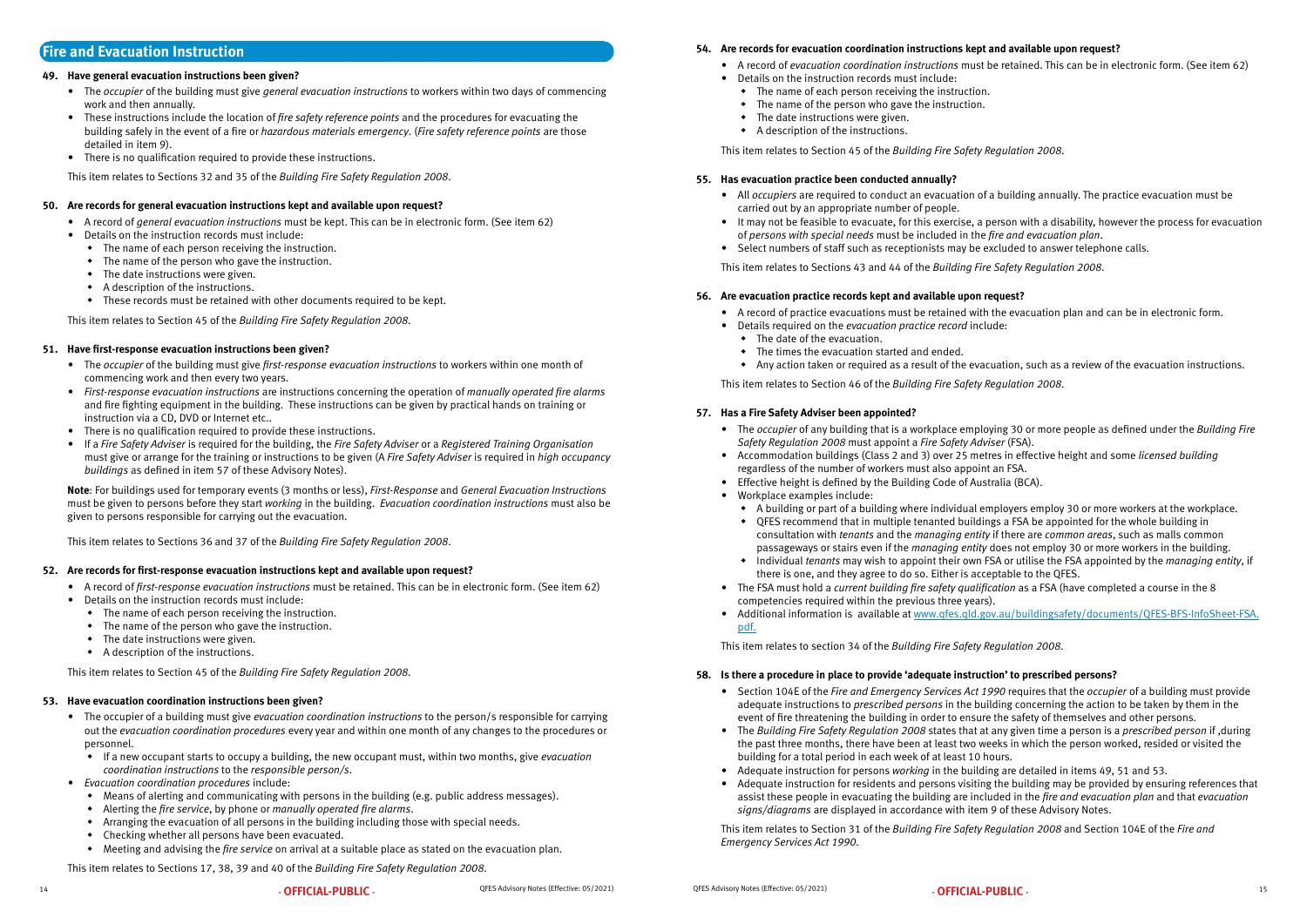#### **Links to relevant information sheets or templates:**

- [www.qfes.qld.gov.au/buildingsafety/documents/QFES\\_FireEvacuationInstructionRecord.doc](https://www.qfes.qld.gov.au/buildingsafety/documents/QFES_FireEvacuationInstructionRecord.doc)
- [www.qfes.qld.gov.au/buildingsafety/documents/QFES\\_FireEvacuationPracticeRecord.doc](https://www.qfes.qld.gov.au/buildingsafety/documents/QFES_FireEvacuationPracticeRecord.doc)

#### **Record Keeping**

#### **Approval Documents**

#### **59. Are approval documents obtained and kept?**

- The *owner/occupier* is required to take reasonable steps to acquire *relevant approval documents*.
- *Relevant approval documents* consist of the following:-
	- For buildings built under the Deemed to Satisfy Provisions of the Building Code of Australia (BCA) from 1 July 1997 onwards, the following:
		- à '*Certificate of Classification'*, and
	- à A list of *fire safety installations* within the building.
	- For buildings built with Performance Solutions from 1 July 1997 onwards, the following:
		- à *'Certificate of Classification'*,
		- à A list of *fire safety installations* within the building,
		- à The *Fire Safety Management Procedures* (Management in Use Documentation), and
		- **Example 25 Fire Engineering Report.**
	- For buildings built prior to 1 July 1997, the following:
		- à *'Certificate of Classification'*, 'Certificate of Approval' or other approval documents (if either of these are not available QFES will accept written documentation showing requests for copies of *relevant approval documents* from the relevant local government or *building certifier*), and
		- à A list of *fire safety installations* within the building.
	- For Crown owned buildings the following:
		- à A list of *fire safety installations* within the building, and
		- à The *Fire Safety Management Procedures* (Management in Use Documentation) if the building was built using an alternate building solution.
- A copy of these approval documents must be retained with other documents required to be kept.
- A *'Certificate of Classification'* is the document issued by a Local Government or Certifier which determines the building classification.
- The *'Certificate of Classification'* can be obtained from the local Council. If a search is conducted and no Certificate is available the written evidence of this must be retained with the approval documents.
- Buildings **owned** by the Crown, including Commonwealth, State and Local Government, are not required to have or display a *'Certificate of Classification'*.
- A list of *Fire Safety Installations* can be found on the QFES website ([www.qfes.qld.gov.au/buildingsafety/](https://www.qfes.qld.gov.au/buildingsafety/documents/QFES_FireSafetyInstallationChecklist.doc) [documents/QFES\\_FireSafetyInstallationChecklist.doc](https://www.qfes.qld.gov.au/buildingsafety/documents/QFES_FireSafetyInstallationChecklist.doc)) or in Schedule 2 of the *Building Act 1975* ([www.legislation.](https://www.legislation.qld.gov.au/browse/inforce) [qld.gov.au/browse/inforce\)](https://www.legislation.qld.gov.au/browse/inforce).

This item relates to Section 25 of the *Building Fire Safety Regulation 2008*.

#### **60. Is the 'Certificate of Classification' for the building displayed?**

- This item only applies to buildings approved after 1 July 1997.
- The *Building Act 1975* Section 108A requires buildings, apart from Class 1a buildings (a Class 1a building is a normal domestic family home) which were built on or after 1 July 1997, to display a *'Certificate of Classification'*.
- It is the building **owner's** responsibility to obtain the *'Certificate of Classification'* from the *building certifier*.
- The *'Certificate of Classification'* must be displayed conspicuously, as near as practical to the main entrance.
- An *authorised fire officer* may require the *owner* to produce the *'Certificate of Classification'* if not displayed. (An *authorised fire officer* is defined in the *Fire and Emergency Services Act 1990* as a fire officer).
- Buildings **owned** by the Crown, including Commonwealth, State and Local Government, are not required to have or display a *'Certificate of Classification'*.

This item relates to Section 108A of the *Building Act 1975*.

#### **Links to relevant information sheets or templates:**

• [www.qfes.qld.gov.au/buildingsafety/documents/QFES\\_FireSafetyInstallationChecklist.doc](https://www.qfes.qld.gov.au/buildingsafety/documents/QFES_FireSafetyInstallationChecklist.doc)

#### **Occupier Statement (Annual)**

#### **61. Can an annual occupier statement be produced upon request?**

• An *occupier statement* for the maintenance of all *fire safety installations* must be kept and a copy sent each year

- to the Commissioner. The *occupier statement* can be emailed to [occupier.statements@qfes.qld.gov.au](mailto:occupier.statements%40qfes.qld.gov.au?subject=Occupier%20Statement) once completed.
- A copy must be retained with the evacuation plan and can be kept electronically.
- is contained.
- Any *Critical Defect Notices* received during the year must be attached to the *occupier statement*.
- A *Critical Defect* is referred to in items 39 and 40.

• An example of the *occupier statement* is contained in the Queensland Development Code Mandatory Part 6.1. It is acceptable to utilise a modified form (e.g. company logo/heading etc.) as long as all of the relevant information

This item relates to MP 6.1 of the Queensland Development Code (links to online resources are provided under the 'Maintenance of Fire Safety Installations' section of these Advisory Notes, page 8), Sections 55A and 55B of the *Building Fire Safety Regulation 2008* and Section 104D of the *Fire and Emergency Services Act 1990*.

#### **Links to relevant information:**

- <http://www.hpw.qld.gov.au/SiteCollectionDocuments/occupiers-statement-mp6-1.doc>
- [www.hpw.qld.gov.au/construction/BuildingPlumbing/Building/BuildingLawsCodes/](http://www.hpw.qld.gov.au/construction/BuildingPlumbing/Building/BuildingLawsCodes/QueenslandDevelopmentCode/Pages/QueenslandDevelopmentCodeCurrentParts.aspx)
- [QueenslandDevelopmentCode/Pages/QueenslandDevelopmentCodeCurrentParts.aspx](http://www.hpw.qld.gov.au/construction/BuildingPlumbing/Building/BuildingLawsCodes/QueenslandDevelopmentCode/Pages/QueenslandDevelopmentCodeCurrentParts.aspx)**Record Security**

#### **62. Are records kept on site?**

located in lockable metal storage boxes affixed to a wall that allows access for inspection as required. This is not

• A *prescribed document* is defined by the *Building Fire Safety Regulation 2008* as meaning any of the following for

- A copy of plans and documents, including *prescribed documents* must be kept in the building.
- In Class 2 or Class 3 buildings or buildings with no *common areas* it is permissible for required documents to be a requirement but a solution to the requirement to have the records on site in the building.
- the building –
- A record of a review of a *fire and evacuation plan*;
- A *fire and evacuation instruction record*;
- An *evacuation practice record*;
- A *record of maintenance*.
- The *occupier* must keep fire safety records and *prescribed documents* for at least 2 years.
- Documents must be produced upon request of a *authorised fire officer*.
- required by the regulation. (See item 65 for *Fire Safety Management Plans*)

• Records required to be kept by the regulation (other than logbooks required by an Australian Standard for the maintenance of *fire safety installations*) may be kept electronically as long as they are available for inspection as

This item relates to Sections 71, 72 and 86 of the *Building Fire Safety Regulation 2008*.

#### **63. Is a copy of all prescribed documents kept in another place?**

• In addition to keeping the record mentioned above in item 62, a copy of all records must be kept in another place.

- These copies may be electronic.
- 

• Copies of maintenance records can be retained by the fire contractor. Other records are to be kept by the *occupier*. This item relates to Section 71 of the *Building Fire Safety Regulation 2008*.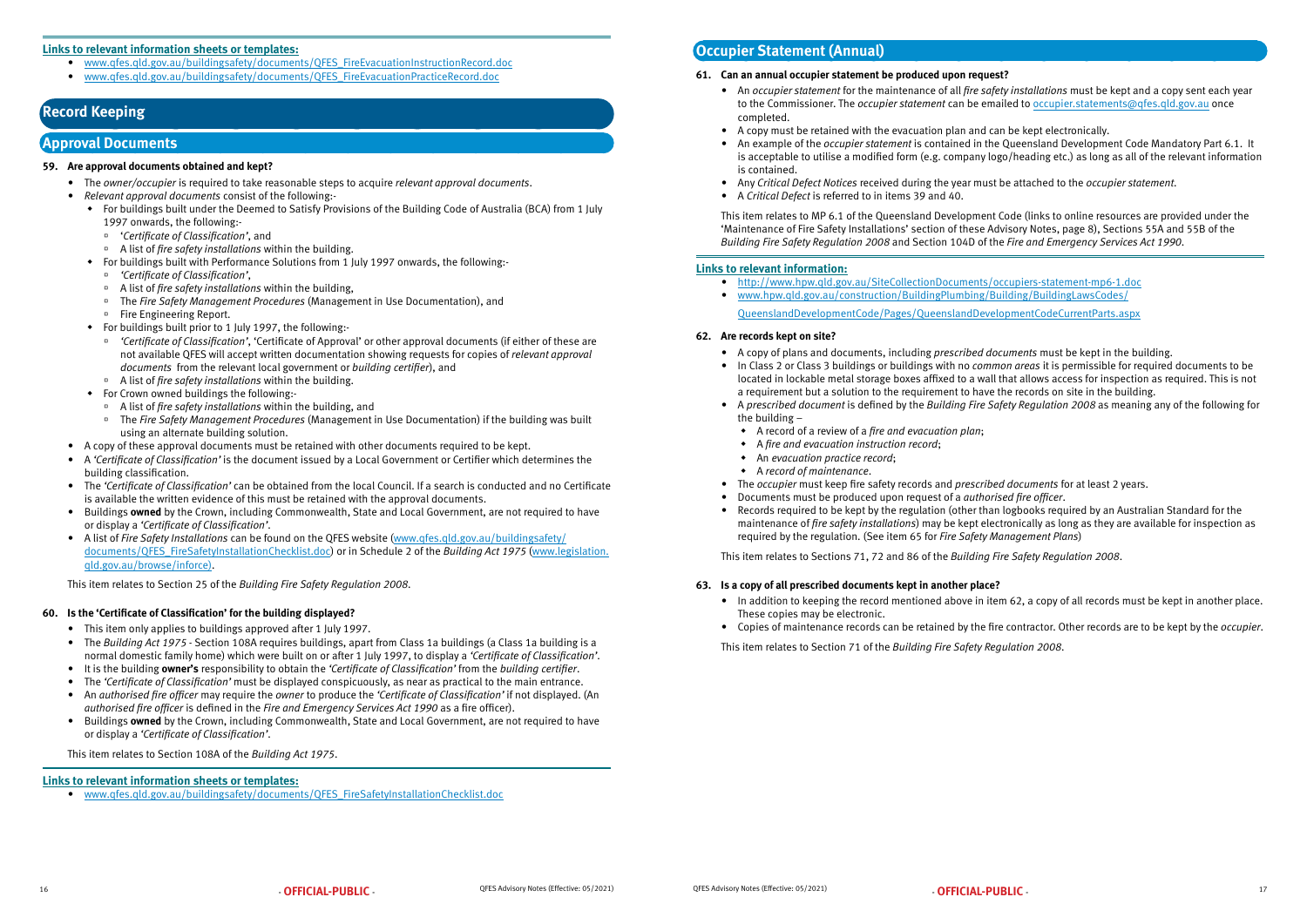#### **Fire Safety Management Plan**

#### **64. Are current Fire Safety Management Plans prepared and implemented?**

- If you are the *owner* of a *budget accommodation building*, you are required to prepare a *Fire Safety Management Plan* (FSMP). A *budget accommodation building* is (in short) one used for accommodation for six or more persons who share bathroom or sanitary facilities. (For a full definition of a *budget accommodation building* see the *Building Act 1975*, s216).
- The plan must incorporate:
- The allowable number of occupants, calculated by the room sizes (as defined by the Queensland Development Code MP2.1).
- The evacuation plan for the building including provisions for disabled occupants.
- Proposed training programs for occupants and staff.
- A list of the *fire safety installations* in the building.
- The proposed maintenance schedule for the *fire safety installations*.
- The *record of maintenance* for the *fire safety installations.*
- $\bullet$  A floor plan of the building.
- An example of a FSMP is available at [www.qfes.qld.gov.au/buildingsafety/documents/QFES-FSMP.doc](https://www.qfes.qld.gov.au/buildingsafety/documents/QFES-FSMP.doc)

This item relates to Sections 27, 216 and 217 of the *Building Act 1975*, Sections 104FA – 104FD of the *Fire and Emergency Services Act 1990* and Sections 75 of the *Residential Services (Accreditation) Act 2002*.

#### **65. Are Fire Safety Management Plans available for inspection during business hours?**

- A copy of the FSMP must be kept in the building and you must allow anyone access to view it, free of charge, whenever the building is open for business.
- The FSMP must be updated within a month of any change of circumstances affecting the plan (e.g. a change in the *Fire Safety Standard*).
- The FSMP must be available on request by a member of the public or an *authorised officer* of the QFES.
- The FSMP can be kept electronically as long as it is available for inspection whenever the building is open for business.

This item relates to Sections 216 and 217 of the *Building Act 1975*, Sections 104FA and 104FG of the *Fire and Emergency Services Act 1990* and Section 75 of the *Residential Services (Accreditation) Act 2002*.

#### **66. Can evacuation practice records be produced upon request?**

- An evacuation of the building must be carried out at least annually and a record of the evacuation practice must be kept.
- Details of this requirement can be found in items 55 and 56.

This item relates to Sections 43 and 44 of the *Building Fire Safety Regulation 2008*.

#### **Links to relevant information:**

• [www.qfes.qld.gov.au/buildingsafety/Pages/budget.aspx](https://www.qfes.qld.gov.au/buildingsafety/Pages/budget.aspx)

# **Additional Information**

#### **QFES Community Safety Office Contact Details**

To contact your nearest Community Safety Office, please go to our website using the following link: [www.qfes.qld.gov.au/buildingsafety/](https://www.qfes.qld.gov.au/buildingsafety/Pages/default.aspx)

#### **Support Documents**

There are a number of document available to assist with the completion of required documentation.

Word templates are available at [www.qfes.qld.gov.au/buildingsafety/Pages/Forms-and-Templates.aspx](https://www.qfes.qld.gov.au/buildingsafety/Pages/Forms-and-Templates.aspx).

A number of related information sheets are available at [www.qfes.qld.gov.au/community-safety/downloadlibrary/Pages/](https://www.qfes.qld.gov.au/community-safety/downloadlibrary/Pages/default.aspx) [default.aspx](https://www.qfes.qld.gov.au/community-safety/downloadlibrary/Pages/default.aspx).

© State of Queensland (Queensland Fire and Emergency Services) 2018 The Queensland Government, acting through the Queensland Fire and Emergency Services, supports and encourages the dissemination and exchange of publicly funded information and endorses the use of the [Australian Governments Open Access and Licensing Framework](http://www.ausgoal.gov.au/) (AusGOAL).



All Queensland Fire and Emergency Services material in this document – except the QFES logo, any material protected by a trademark, and unless otherwise noted – is licensed under a [Creative Commons Attribution 4.0 licence.](https://creativecommons.org/licenses/by/4.0/legalcode)

The Queensland Fire and Emergency Services has undertaken reasonable enquiries to identify material owned by third

parties and secure permission for its reproduction. Permission may need to be obtained from third parties to re-use their material. Written requests relating to the copyright in this document should be addressed to:

Intellectual Property Coordinator Information Management, Ministerial and Executive Services

Public Safety Business Agency GPO Box 9879, Brisbane 4001 EM: [QFES.IPCopyright@qfes.qld.gov.au](mailto:QFES.IPCopyright%40qfes.qld.gov.au?subject=FSMT%20Advisory%20Notes)

**Disclaimer**<br>To the extent possible under applicable law, the material in this document is supplied as-is and as-available, and makes no representations or warranties of any kind whether express, implied, statutory, or otherwise. This includes, without limitation, warranties of title, merchantability, fitness for a particular purpose, non-infringement, absence of latent or other defects, accuracy, or the presence or<br>absence of errors, To the extent possible under applicable law, neither the Queensland Government or the Queensland Fire and Emergency Services will be liable to you on any legal ground (including, without limitation, negligence) or otherwise for any direct, special, indirect, incidental, consequential, punitive, exemplary, or other losses, costs, expenses, or damages arising out of the use of the material in this<br>document. Where a limi